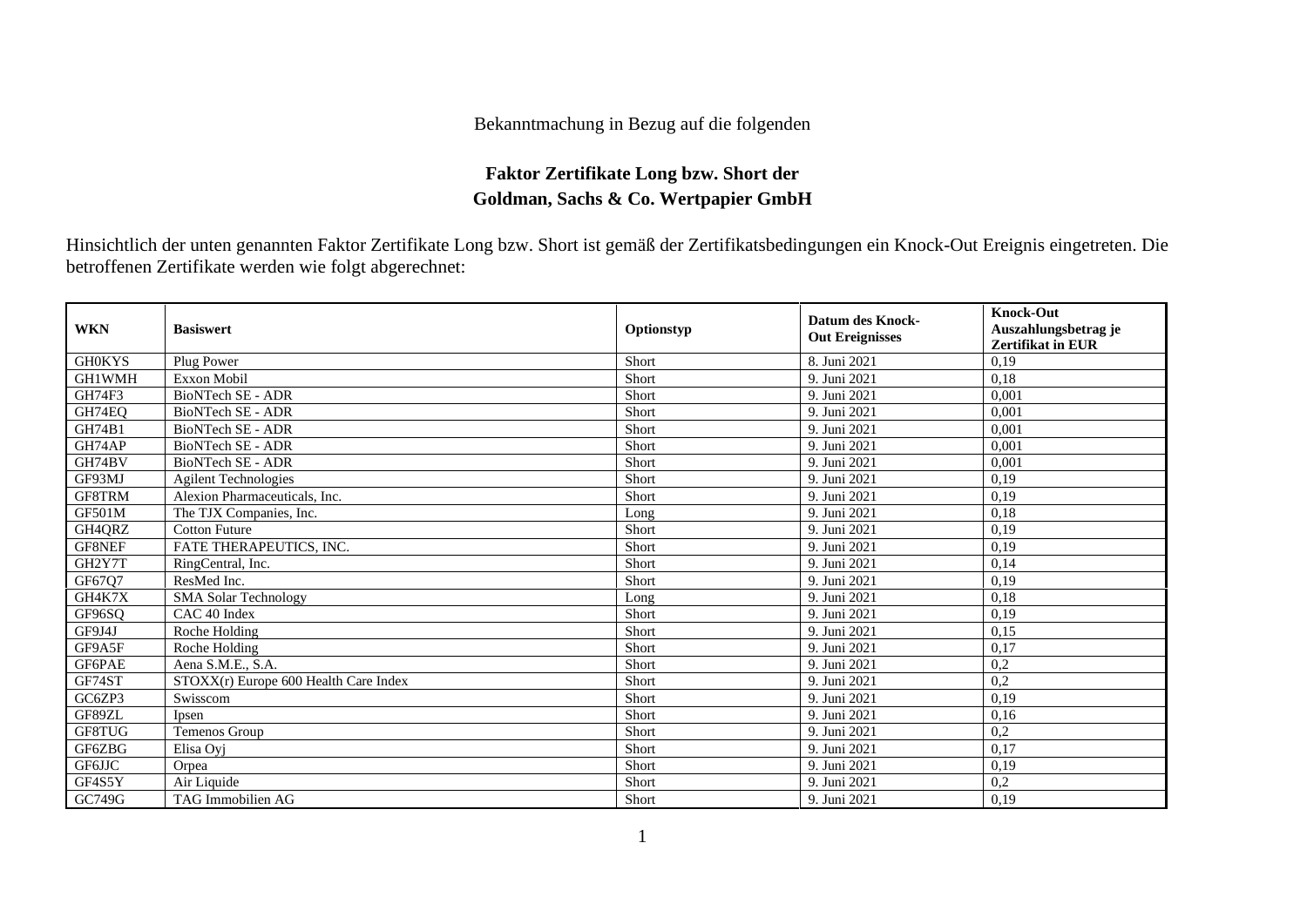| <b>WKN</b>    | <b>Basiswert</b>             | Optionstyp | <b>Datum des Knock-</b><br><b>Out Ereignisses</b> | <b>Knock-Out</b><br>Auszahlungsbetrag je<br><b>Zertifikat in EUR</b> |
|---------------|------------------------------|------------|---------------------------------------------------|----------------------------------------------------------------------|
| GC1X0F        | HelloFresh SE                | Short      | 9. Juni 2021                                      | 0,19                                                                 |
| GH4CR0        | FibroGen, Inc.               | Short      | 9. Juni 2021                                      | 0,17                                                                 |
| GF89XU        | <b>AIXTRON SE</b>            | Short      | 9. Juni 2021                                      | 0,2                                                                  |
| GF8U5Y        | BioMarin Pharmaceutical Inc. | Short      | 9. Juni 2021                                      | 0,17                                                                 |
| GF40AK        | Campbell Soup Company        | Long       | 9. Juni 2021                                      | 0,14                                                                 |
| GH00YB        | Roche Holding                | Short      | 9. Juni 2021                                      | 0,15                                                                 |
| GH3AVJ        | Momo Inc                     | Long       | 9. Juni 2021                                      | 0,19                                                                 |
| GF98M6        | Amadeus                      | Short      | 9. Juni 2021                                      | 0,19                                                                 |
| GH5ESJ        | Lufthansa                    | Short      | 9. Juni 2021                                      | 0,2                                                                  |
| GH3AWY        | Aeroports de Paris SA        | Short      | 9. Juni 2021                                      | 0,2                                                                  |
| GF79SV        | Galapagos N.V.               | Short      | 9. Juni 2021                                      | 0,2                                                                  |
| <b>GF8V03</b> | Voestalpine                  | Long       | 9. Juni 2021                                      | 0,14                                                                 |
| GF919V        | Galapagos N.V.               | Short      | 9. Juni 2021                                      | 0,19                                                                 |
| GH64KH        | Nordex SE                    | Long       | 9. Juni 2021                                      | 0,19                                                                 |
| GF98GM        | Lonza Group                  | Short      | 7. Juni 2021                                      | 0,18                                                                 |
| GH563H        | NIO Inc                      | Short      | 7. Juni 2021                                      | 0,14                                                                 |
| GH583Q        | NOVAVAX, INC.                | Short      | 7. Juni 2021                                      | 0,16                                                                 |
| GH4MDT        | Illumina, Inc.               | Short      | 7. Juni 2021                                      | 0,2                                                                  |
| GH64FC        | Plug Power                   | Short      | 7. Juni 2021                                      | 0,18                                                                 |
| GH64G5        | Plug Power                   | Short      | 7. Juni 2021                                      | 0,16                                                                 |
| GH64R7        | <b>TAL Education Group</b>   | Long       | 7. Juni 2021                                      | 0,16                                                                 |
| GH7ATR        | <b>BioNTech SE - ADR</b>     | Short      | 7. Juni 2021                                      | 0,09                                                                 |
| GH61MZ        | BioNTech SE - ADR            | Short      | 7. Juni 2021                                      | 0,15                                                                 |
| GF99XW        | Nektar Therapeutics          | Long       | 7. Juni 2021                                      | 0,15                                                                 |
| GH3V0Y        | <b>Nektar Therapeutics</b>   | Long       | 7. Juni 2021                                      | 0,19                                                                 |
| GH3AW1        | Beyond Meat, Inc.            | Short      | 7. Juni 2021                                      | 0,18                                                                 |
| GH37AF        | Continental                  | Short      | 7. Juni 2021                                      | 0,2                                                                  |
| GF8M1C        | Cancom                       | Long       | 7. Juni 2021                                      | 0,17                                                                 |
| GF8LLC        | Aurelius                     | Long       | 7. Juni 2021                                      | 0,16                                                                 |
| GH1K65        | ADYEN N.V.                   | Short      | 8. Juni 2021                                      | 0,18                                                                 |
| GF5C7X        | Merck                        | Short      | 8. Juni 2021                                      | 0,19                                                                 |
| GF7DXC        | <b>KPN</b>                   | Long       | 8. Juni 2021                                      | 0,15                                                                 |
| GH44K3        | Rolls-Royce                  | Short      | 8. Juni 2021                                      | 0,18                                                                 |
| GF4L9K        | <b>KPN</b>                   | Long       | 8. Juni 2021                                      | 0,13                                                                 |
| GF8VK0        | Lonza Group                  | Short      | 8. Juni 2021                                      | 0,14                                                                 |
| GF4X9Q        | Lonza Group                  | Short      | 8. Juni 2021                                      | 0,19                                                                 |
| GH37BL        | Twitter, Inc.                | Short      | 7. Juni 2021                                      | 0,19                                                                 |
| GH64H3        | Plug Power                   | Short      | 7. Juni 2021                                      | 0,19                                                                 |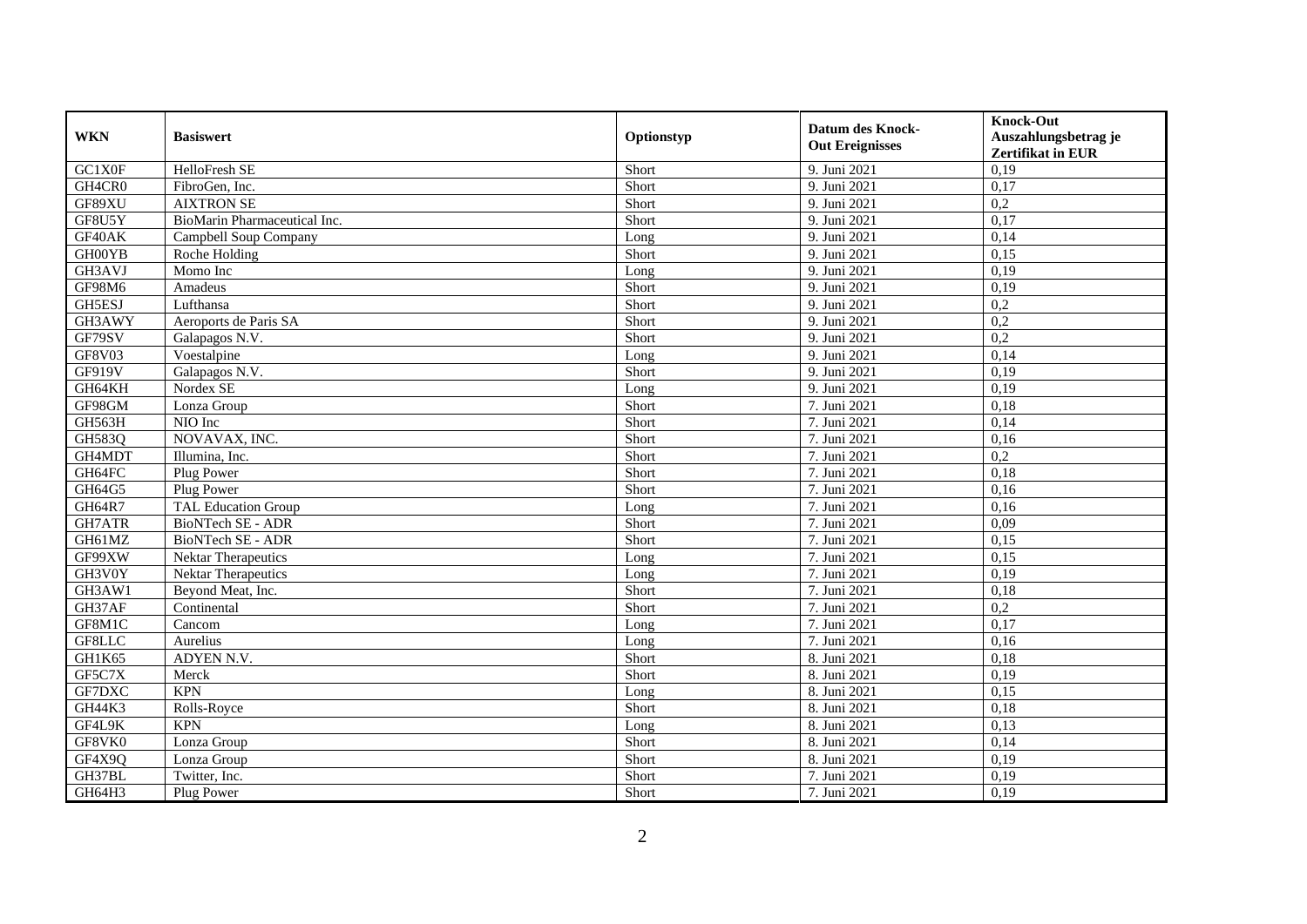| <b>WKN</b>    | <b>Basiswert</b>                | Optionstyp | <b>Datum des Knock-</b><br><b>Out Ereignisses</b> | <b>Knock-Out</b><br>Auszahlungsbetrag je<br><b>Zertifikat in EUR</b> |
|---------------|---------------------------------|------------|---------------------------------------------------|----------------------------------------------------------------------|
| GF98AU        | Microsoft                       | Short      | 7. Juni 2021                                      | 0,19                                                                 |
| GH15WS        | NOVAVAX, INC.                   | Short      | 7. Juni 2021                                      | 0,19                                                                 |
| GF8LNW        | HOULIHAN LOKEY, INC.            | Short      | 7. Juni 2021                                      | 0,19                                                                 |
| GF84R3        | MIRATI THERAPEUTICS, INC        | Short      | 7. Juni 2021                                      | 0,18                                                                 |
| GF67PR        | Planet Fitness Inc              | Long       | 7. Juni 2021                                      | 0,19                                                                 |
| GF9174        | Facebook                        | Short      | 7. Juni 2021                                      | $\overline{0.2}$                                                     |
| GF77U8        | Philip Morris                   | Short      | 7. Juni 2021                                      | 0,2                                                                  |
| GF7LRT        | BUILDERS FIRSTSOURCE, INC.      | Long       | 7. Juni 2021                                      | 0,19                                                                 |
| GH0D9X        | Peloton Interactive Inc.        | Short      | 7. Juni 2021                                      | 0,18                                                                 |
| GH3ZGX        | United Rentals, Inc.            | Long       | 7. Juni 2021                                      | 0,15                                                                 |
| GF9UPL        | Plug Power                      | Short      | 7. Juni 2021                                      | 0,18                                                                 |
| GC4XXV        | <b>BIOGEN INC.</b>              | Short      | 7. Juni 2021                                      | 0,001                                                                |
| GC4XXW        | <b>BIOGEN INC.</b>              | Short      | 7. Juni 2021                                      | 0,001                                                                |
| GH7CTJ        | <b>BIOGEN INC.</b>              | Short      | 7. Juni 2021                                      | 0,001                                                                |
| GH6XU4        | <b>BIOGEN INC.</b>              | Short      | 7. Juni 2021                                      | 0,001                                                                |
| GB23BY        | <b>BIOGEN INC.</b>              | Short      | 7. Juni 2021                                      | 0,001                                                                |
| GF6RUF        | <b>BIOGEN INC.</b>              | Short      | 7. Juni 2021                                      | 0,001                                                                |
| GF67VK        | <b>BIOGEN INC.</b>              | Short      | 7. Juni 2021                                      | 0,001                                                                |
| GH13YH        | <b>BIOGEN INC.</b>              | Short      | 7. Juni 2021                                      | 0,001                                                                |
| GF91AJ        | <b>Incyte Corporation</b>       | Short      | 7. Juni 2021                                      | 0,17                                                                 |
| <b>GH1GNJ</b> | The Trade Desk, Inc.            | Short      | 7. Juni 2021                                      | 0,17                                                                 |
| GF6ZA0        | <b>ECOLAB INC</b>               | Long       | 7. Juni 2021                                      | 0,16                                                                 |
| GF91C7        | Eli Lilly                       | Short      | 7. Juni 2021                                      | 0,18                                                                 |
| GH6JGE        | Plug Power                      | Short      | 7. Juni 2021                                      | 0,19                                                                 |
| GH6JFM        | BioNTech SE - ADR               | Short      | 7. Juni 2021                                      | 0,17                                                                 |
| GH4YM5        | BioNTech SE - ADR               | Short      | 7. Juni 2021                                      | 0,16                                                                 |
| GH61N4        | <b>BioNTech SE - ADR</b>        | Short      | 7. Juni 2021                                      | 0,18                                                                 |
| GH6XVL        | <b>BioNTech SE - ADR</b>        | Short      | 7. Juni 2021                                      | 0,16                                                                 |
| <b>GH428F</b> | <b>OMV</b>                      | Short      | 7. Juni 2021                                      | 0,18                                                                 |
| GH47HS        | Carnival                        | Short      | 7. Juni 2021                                      | 0,18                                                                 |
| GH3UXM        | HelloFresh SE                   | Short      | 7. Juni 2021                                      | 0,18                                                                 |
| GH3H8S        | Porsche                         | Short      | 7. Juni 2021                                      | 0,17                                                                 |
| GH3AVH        | Siemens Gamesa Renewable Energy | Long       | 7. Juni 2021                                      | 0,19                                                                 |
| GH30YN        | Daimler                         | Short      | 7. Juni 2021                                      | 0,2                                                                  |
| GH3SJE        | Porsche                         | Short      | 7. Juni 2021                                      | 0,17                                                                 |
| GH47JY        | Deutsche Post                   | Short      | 7. Juni 2021                                      | 0,18                                                                 |
| GF9A62        | L'Oréal                         | Short      | 7. Juni 2021                                      | 0,19                                                                 |
| GF8JL3        | L'Oréal                         | Short      | 7. Juni 2021                                      | 0,2                                                                  |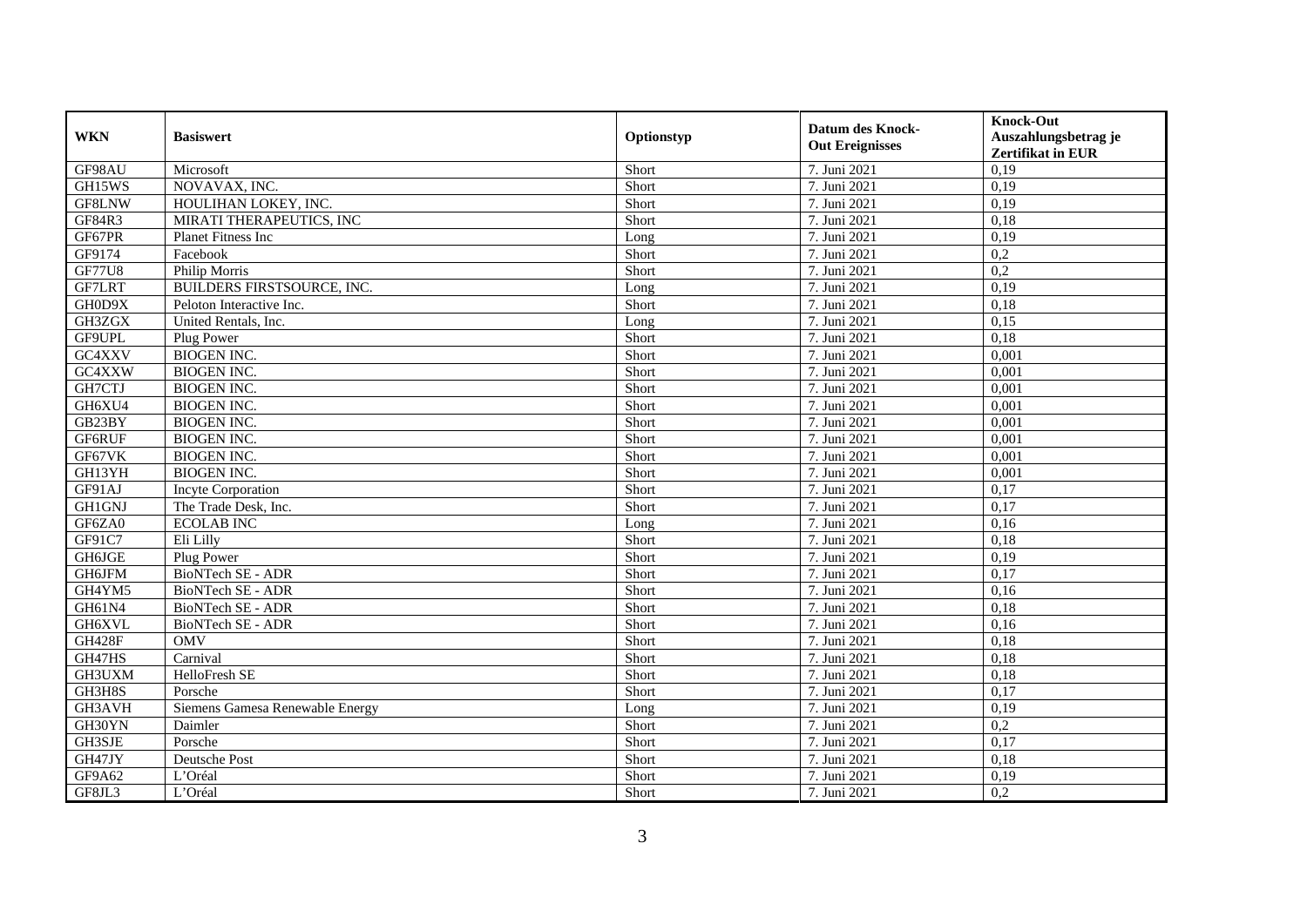| <b>WKN</b>    | <b>Basiswert</b>                    | Optionstyp | <b>Datum des Knock-</b><br><b>Out Ereignisses</b> | <b>Knock-Out</b><br>Auszahlungsbetrag je<br>Zertifikat in EUR |
|---------------|-------------------------------------|------------|---------------------------------------------------|---------------------------------------------------------------|
| <b>GH0KZR</b> | Zalando                             | Short      | 7. Juni 2021                                      | 0,2                                                           |
| GF05QS        | Fresenius Medical Care              | Short      | 7. Juni 2021                                      | 0,2                                                           |
| GH61M2        | BioNTech SE - ADR                   | Short      | 7. Juni 2021                                      | 0,15                                                          |
| GF7GDR        | Deutsche Telekom                    | Short      | 7. Juni 2021                                      | 0,18                                                          |
| GF77WL        | AtoS                                | Long       | 7. Juni 2021                                      | 0,2                                                           |
| GF53JW        | Roche Holding                       | Short      | 7. Juni 2021                                      | 0,17                                                          |
| <b>GF9J58</b> | Roche Holding                       | Short      | 7. Juni 2021                                      | 0,16                                                          |
| GF9ZW5        | Stitch Fix Inc.                     | Short      | 7. Juni 2021                                      | 0,17                                                          |
| GF5M7M        | Symrise                             | Short      | 8. Juni 2021                                      | 0,19                                                          |
| GF40AQ        | Symrise                             | Short      | 8. Juni 2021                                      | 0,18                                                          |
| GF9A22        | Leidos Holdings Inc.                | Short      | 8. Juni 2021                                      | 0,2                                                           |
| GF98KG        | Visa Inc. - Class A                 | Short      | 8. Juni 2021                                      | 0,2                                                           |
| GF9A56        | Hilton Worldwide Holdings Inc.      | Short      | 8. Juni 2021                                      | 0,19                                                          |
| GF7R2R        | YETI Holdings, Inc.                 | Short      | 8. Juni 2021                                      | 0,19                                                          |
| GF74YD        | Thermo Fisher Scientific, Inc.      | Long       | 8. Juni 2021                                      | 0,19                                                          |
| GH3XNQ        | RAPID7, INC.                        | Short      | 8. Juni 2021                                      | 0,19                                                          |
| GH4QZ6        | <b>ICE Brent Crude Future</b>       | Short      | 8. Juni 2021                                      | 0,18                                                          |
| GF98LT        | Xerox                               | Short      | 8. Juni 2021                                      | 0,17                                                          |
| GH44LZ        | <b>BT</b> Group                     | Short      | 8. Juni 2021                                      | 0,2                                                           |
| GF9J72        | Roche Holding                       | Short      | 8. Juni 2021                                      | 0,2                                                           |
| GH0JF2        | Nestlé                              | Short      | 8. Juni 2021                                      | 0,19                                                          |
| GF74Q7        | STOXX(r) Europe 600 Food & Beverage | Short      | 8. Juni 2021                                      | 0,19                                                          |
| GF6PDV        | <b>Bureau Veritas SA</b>            | Short      | 8. Juni 2021                                      | 0,18                                                          |
| CH02RK        | Merck                               | Short      | 8. Juni 2021                                      | 0,18                                                          |
| GF9A3A        | Domino's Pizza, Inc.                | Short      | 8. Juni 2021                                      | 0,17                                                          |
| GH6JC4        | <b>CUREVAC NV</b>                   | Long       | 8. Juni 2021                                      | 0,001                                                         |
| GH6TRT        | <b>CUREVAC NV</b>                   | Long       | 8. Juni 2021                                      | 0,02                                                          |
| GH6TRM        | <b>CUREVAC NV</b>                   | Long       | 8. Juni 2021                                      | 0,1                                                           |
| GH6TPT        | <b>CUREVAC NV</b>                   | Long       | 8. Juni 2021                                      | 0,001                                                         |
| GH5TYS        | <b>BioNTech SE - ADR</b>            | Long       | 8. Juni 2021                                      | 0,001                                                         |
| GH5TYZ        | <b>BioNTech SE - ADR</b>            | Long       | 8. Juni 2021                                      | 0,001                                                         |
| GH6B4R        | <b>BioNTech SE - ADR</b>            | Long       | 8. Juni 2021                                      | 0,001                                                         |
| GH67A9        | <b>BioNTech SE - ADR</b>            | Long       | 8. Juni 2021                                      | 0,001                                                         |
| GH5WMR        | <b>BioNTech SE - ADR</b>            | Long       | 8. Juni 2021                                      | 0,001                                                         |
| GH5WNQ        | BioNTech SE - ADR                   | Long       | 8. Juni 2021                                      | 0,001                                                         |
| GH5TYQ        | BioNTech SE - ADR                   | Long       | 8. Juni 2021                                      | 0,001                                                         |
| GH5A8B        | NIO Inc                             | Short      | 8. Juni 2021                                      | 0,17                                                          |